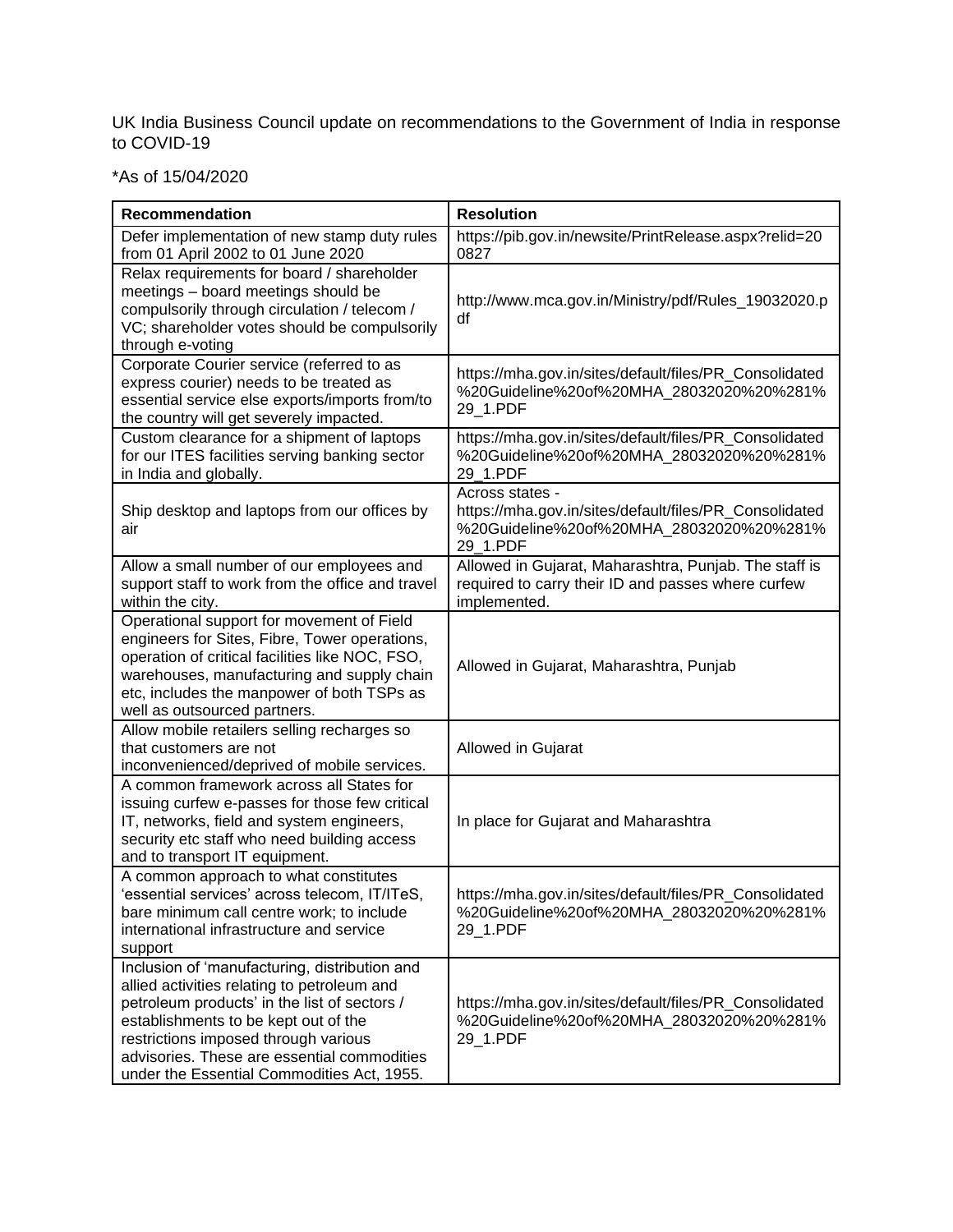| Uninterrupted operations of all services at<br>retail sites so as to enable service customers.                                                                        | State of Maharashtra, Punjab, Gujarat, Telangana<br>have allowed operations of retail outlets for<br>Petroleum, CNG an LPG                                                                                                                                                                                                                                                                                                                                                                                                                                                                                                                                                                                                                                           |
|-----------------------------------------------------------------------------------------------------------------------------------------------------------------------|----------------------------------------------------------------------------------------------------------------------------------------------------------------------------------------------------------------------------------------------------------------------------------------------------------------------------------------------------------------------------------------------------------------------------------------------------------------------------------------------------------------------------------------------------------------------------------------------------------------------------------------------------------------------------------------------------------------------------------------------------------------------|
| Security and support to personnel and assets<br>in the event of miscreants disrupting<br>operations.                                                                  | Maharashtra and Gujarat allow private security<br>deployment for these purposes. Few of the states that<br>have ratified MHA's recommendation: Assam,<br>Haryana Karnataka, Puducherry, Rajasthan, Tamil<br>Nadu.                                                                                                                                                                                                                                                                                                                                                                                                                                                                                                                                                    |
| Enabling engineering activity to continue as<br>some work could be critical to the safety and<br>operations of the site.                                              | https://mha.gov.in/sites/default/files/PR_Consolidated<br>%20Guideline%20of%20MHA_28032020%20%281%<br>29 1.PDF                                                                                                                                                                                                                                                                                                                                                                                                                                                                                                                                                                                                                                                       |
| Support free movements of vehicles carrying<br>essential commodities/services across the<br>state and city borders.                                                   | Indian Railways has resumed operations of carrying<br>freight. - Consolidated Guidelines issued by Ministry of<br>Home Affairs on measures to be taken by Ministries<br>for containment of COVID-19, dated 28.03.2020<br>exempts " Cross land border movement of essential<br>goods including petroleum products and LPG, food<br>products, medical supplies."<br>Inter State movement has been allowed by the states<br>of Tamil Nadu and Rajasthan.<br>Govt. is also trying to release them as per a webinar<br>with Mr N. Sivasailam (Special Secretary, Logisitcs,<br>Department of Commerce) on 2 Apr<br>Movement across state allowed in Guajrat,<br>Maharashtra, Punjab, Telangana. Between States the<br>issues are still being resolved case to case basis. |
| Automatic extension of permits and licences if<br>respective offices do not function (eg. consent<br>for operation, hazardous waste authorisation<br>etc).            | Waiver of penal fee                                                                                                                                                                                                                                                                                                                                                                                                                                                                                                                                                                                                                                                                                                                                                  |
| Relaxation in timelines where any deadline in<br>relation to EPCG & Customs falls in March<br>and afterwards until the situation becomes<br>normal.                   | https://pib.gov.in/PressReleseDetail.aspx?PRID=1607<br>942                                                                                                                                                                                                                                                                                                                                                                                                                                                                                                                                                                                                                                                                                                           |
| Availability of port support at Mumbai covering<br>fuel supply, pilot service, workers/agents,<br>launch services, requisite passes, extension<br>of clearances, etc. | Railways, Sea port, Airport authorities to issue e pass<br>to their staff. (Limited staff required to carry<br>operations) as per per a webinar with Mr N. Sivasailam<br>(Special Secretary, Logisitcs, Department of<br>Commerce) on 2 Apr<br>DG, Shipping provides reliefs concerning Seafarers,<br>Waivers, Shipping Lines, Sanitisation, Safety<br>certificates on 7 <sup>th</sup> March                                                                                                                                                                                                                                                                                                                                                                         |
| Ensure free movement of people across our<br>retail outlets and global service centres so<br>that critical infrastructure is not disrupted.                           | Allowed in Gujarat, Maharashtra, Punjab, subject to<br>carrying of ID and passes where the district is under<br>curfew.                                                                                                                                                                                                                                                                                                                                                                                                                                                                                                                                                                                                                                              |
| COVID-19 readiness for offshore<br>installations/decommissioning; support for<br>evacuation of staff and quarantine, if required                                      | DGS has developed revised guidelines for sanitisation<br>of all ships, PPEs requirements for ship staff and<br>pilots boarding the vessels, sanitisation and PPE<br>requirements for ship and port staff for loading and<br>unloading of cargo at all major and minor Indian Ports,<br>protocol for management of sick crew and dead<br>bodies on board, protocol for sign-on and signoff of<br>crew in emergencies etc on 7 March                                                                                                                                                                                                                                                                                                                                   |
| Dhulagarh - District Howrah West Bengal:<br>Approval require to open the Depot with staff                                                                             | Permissions granted.                                                                                                                                                                                                                                                                                                                                                                                                                                                                                                                                                                                                                                                                                                                                                 |